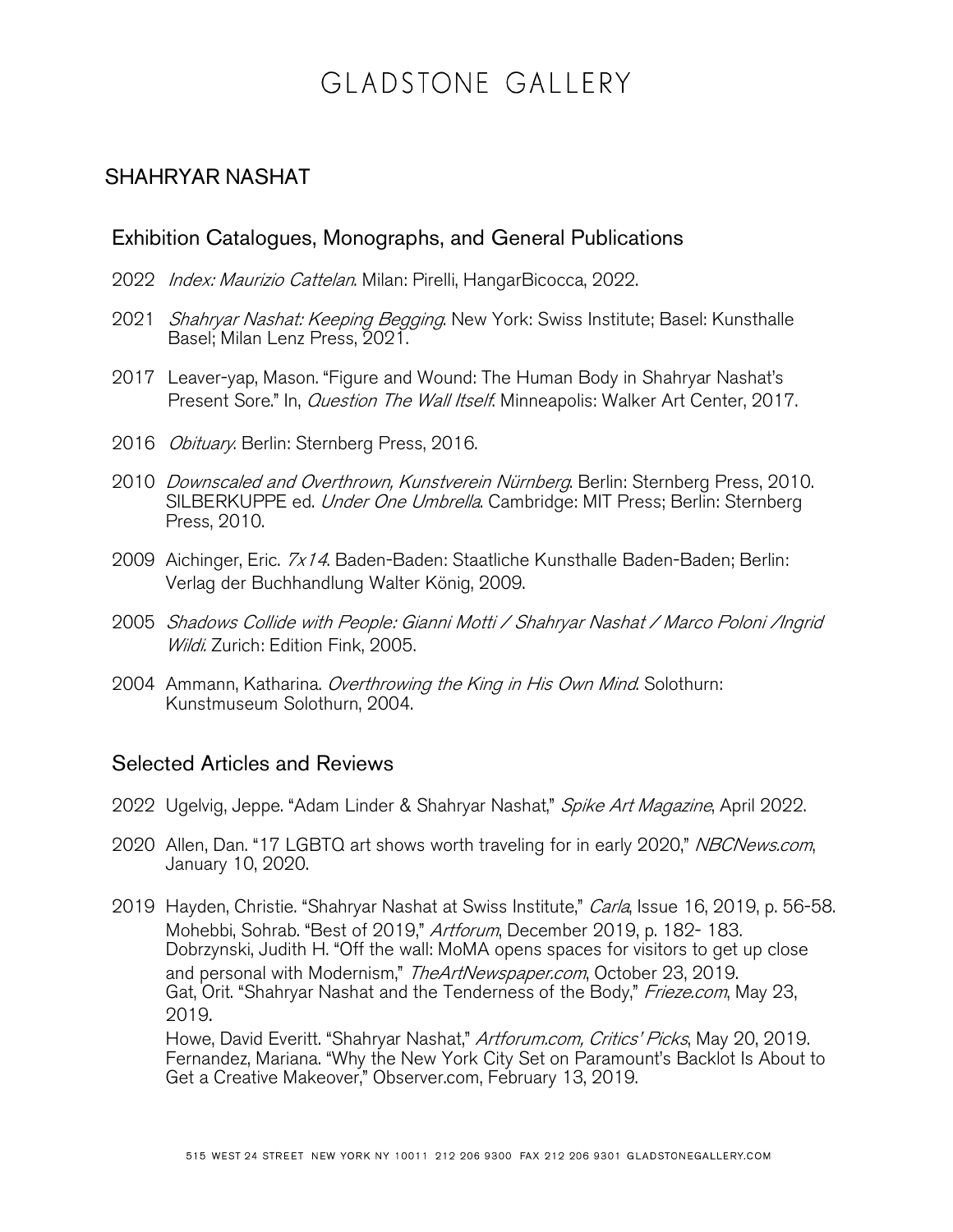Westall, Mark. "Frieze Projects for The Inaugural Edition of Frieze Los Angeles," FadMagazine.com, February 11, 2019.

"A New and Improved MoMA Is Set to Open This October," Luxury TravelAdvisor.com, February 6, 2019.

van Straaten, Laura. "Frieze Art Fair Unveils Artists, Films and Talks for Inaugural L.A. Event," HollywoodReporter.com, January 23, 2019.

2018 "Frieze Los Angeles: Complete Guide to Exhibitions, Events and Parties," HollywoodReporter.com, February 13, 2018.

Cattelan, Maurizio and Marta Papini. "Interview with Shahryar Nashat," Purple, issue 30, 2018, p. 306-309.

Crippa, Karim. "LA (Un)confidential – Exhibitionary goes West!," Exhibitionary.com, 2018.

Gonzalez, Leslie. "Shahryar Nashat: Wiretapping That Ass and/or Gallery Cube," Flaunt, No. 158, 2018, p. 50-51.

Dressen, Anna. "From Paris With Love," PRVNC, Autumn/Winter 2018/2019, p. 90-93.

"Shahryar Nashat's Pink Portfolio," PRVNC, Autumn/Winter 2018/2019, p. 128-135. Moshayedi, Aram. "Shahryar Nashat and Adam Linder," BOMB, Number 145, Fall 2018, p. 66-77.

Zeiba, Drew. "Swiss Institute moves into Selldorf-designed building on St. Marks," ArchPaper.com, June 29, 2018.

Campbell, Andy. "'Stories of Almost Everyone' Hammer Museum, Los Angeles," Artforum, May 2018, p. 229.

"The Twenty Five," *Cultured*, February/March 2018, p. 72. Rosenmeyer, Aoife. "Shahryar Nashat," Art in America, February 2018, p. 100. Léith, Caoimhín Mac Giolla. "Shahryar Nashat, Kunsthalle Basel, Switzerland," frieze,

January - February, 2018, p. 160.

Carrigan, Margaret. "At the Hammer Museum, an Artist Makes New Work by Eulogizing the Old," *Observer.com*, January 22, 2018.

Woolridge, Ian. "Shahryar Nashat: An Image is an Orphan," BrandNewLife.org, January 6, 2018.

2017 Ben Salah, Myriam. "Shahryar Nashat on the inexorability of failing bodies," Kaleidoscope, Fall/Winter 2017/2018, p. 53.

Braunschweiler, Heidi. "Shahryar Nashat - The Cold Horizontals," Kunstbulletin, December 2017, p. 70-71.

Solway, Diane. "The 6 Rising Artists You Must Know In 2018," *WMagazine.com*, December 4, 2017.

"Ausstellungen," Artline, October 2017, p. 21.

"Shahryar Nashat. The Cold Horizontals," WSIMag.com, October 27, 2017. Hans-Dieter, Fronz. "Die Kunsthalle Basel präsentiert den Schweizer Medienkünstler Shahryar Nashat," BadischeZeitung.de, September 29, 2017.

Balarinová, Kateřina. "Chladné Horizontály Shahryara Nashata," AtelierForArt.cz,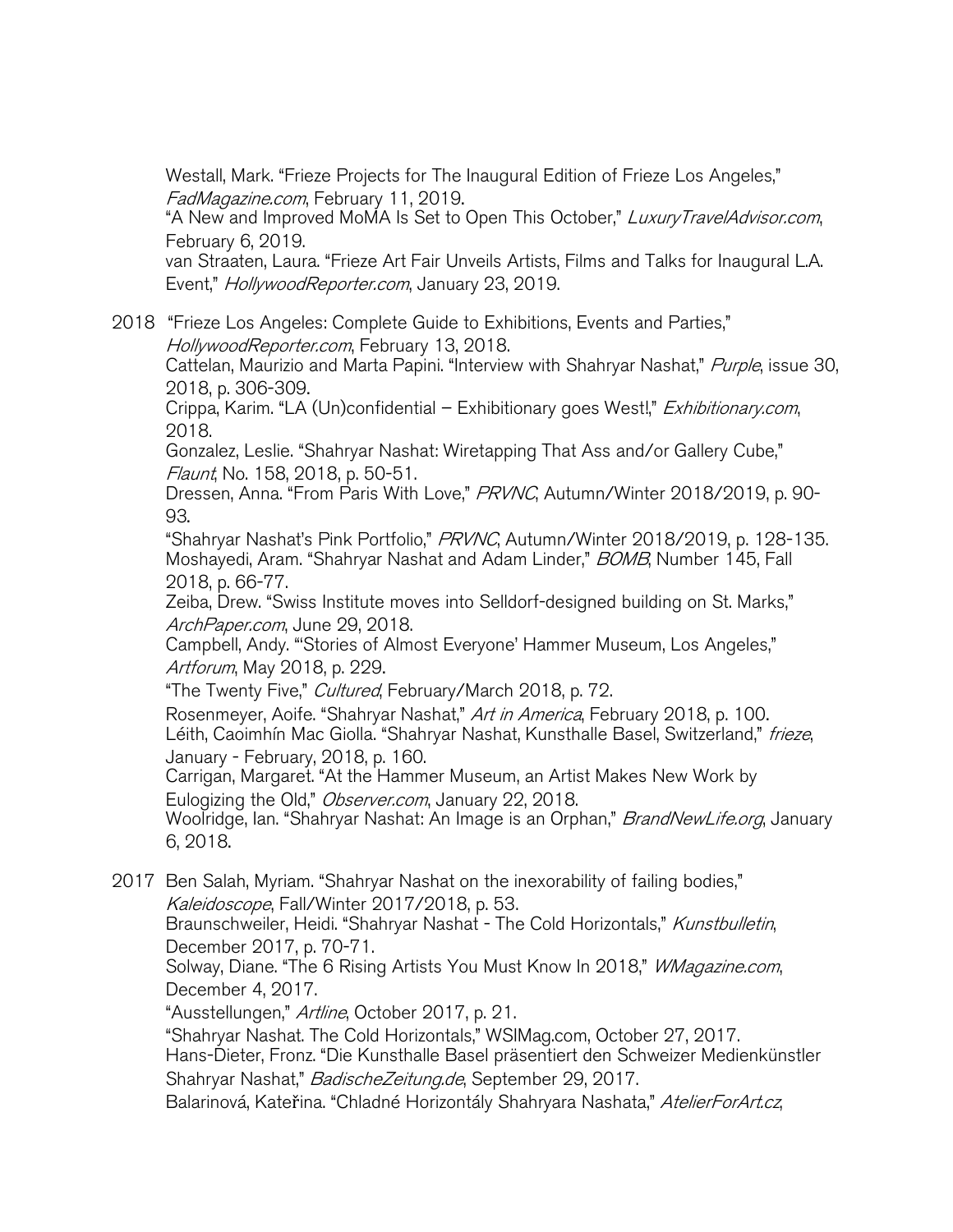September 29, 2017. "Fall Preview: Museum Shows and Biennials Around the World," Artnews.com, September 6, 2017. "How Important is art as a form of protest?" frieze, April 2017, p. 90-103. Eastham, Ben. "Myths of the Marble," art-agenda.com, March 30, 2017. Albrethsen, Pernille. "In Front of the Marble Screen," Kunstkritikk.com, February 22, 2017. Hagen, Ina. "Visceral Connections on the Blue Marble," Kunstkritikk.com, February 2, 2017. Forrest, Nicholas. "Absolut Names Finalists of 2017 Absolut Art Award," BlouinArtInfo.com, January 25, 2017.

- 2016 "Art," Harper's Bazaar, October 2016. Heiser, Jörg. "Perfect Pretence," frieze, September 2016, p. 212-215. Griffin, Jonathan. "Made in LA," frieze, Reviews, September 2016, p. 170-171. Muñoz-Alonso, Lorena. "See What Dealers Are Bringing to Frieze London," Artnet.com,
	- Art Fairs, September 29, 2016.
- 2014 Heiser, Jörg. "Perfect Pretence," Frieze, No. 166, Autumn, 2014.
- 2011 Ammer, Manuela. "The Pedestal Problem / Das Sockelproblem," Frieze d/e, issue # 2, Autumn 2011. Herbert, Martin. "Exhibition Review: Shahryar Nashat," *Workbench Bidoun*, issue # 25, Summer 2011. Panicelli, Ida. "Shahryar Nashat," Artforum, May 2011.
- 2010 "Hag, Nav, Highlights: Shahryar Nashat, Almost Mirroring," Kaleidoscope, Fall 2010.
- 2009 "Erster Swiss Exhibition Award geht an den Genfer Kunstraum  $\leq$ ," Tages Anzeiger, April 2, 2009. "Shahryar Nashat gives mystique to a slab at Gateshead BALTIC," Culture24.org, February 9, 2009.
- 2008 Verla Bovino, Emilia. "Shahryar Nashat," Frieze, Issue # 116, June August 2008. Chardon, Elisabeth. "L'intensité de la vie figurée par la recherche d'un cône," Le Temps, 29 May 2008. Eichler, Dominic. "Plaque Beauty – Shahryar Nashat," Bidoun, Issue # 13, Winter 2008.
- 2006 Zapperi, Giovanna. "Shahryar Nashat: defying power's optimism," Parachute: Contemporary Art Magazine, Issue 123, July - September 2006. Octavio Zaya, Yuko Hasegawa, Augustin Perez Rubio. Trial Balloons / Globos Sonda, Actar and MUSAC, 2006.